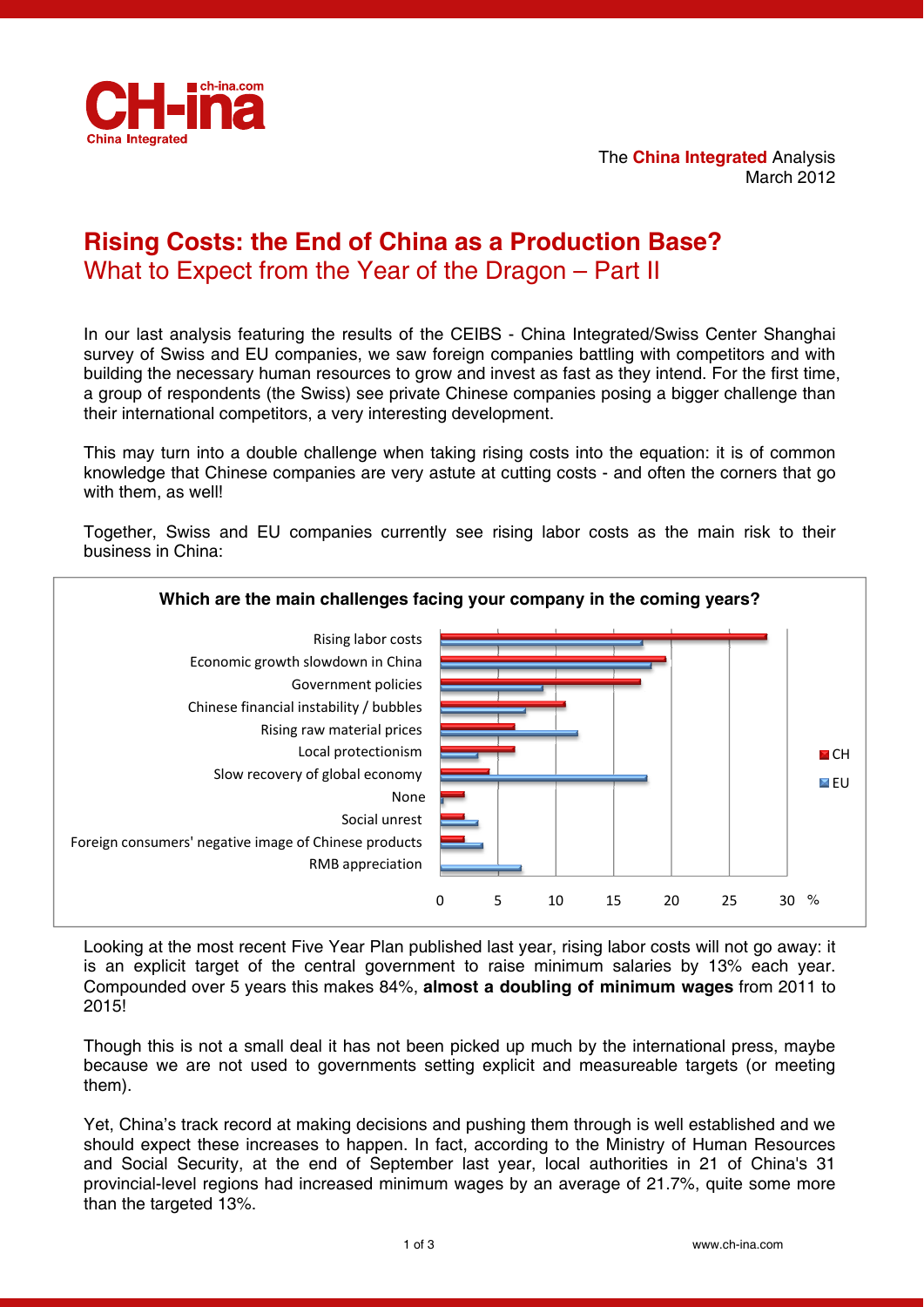## *Minimum Salaries & Increases for Selected Locations in China*

| Location       | 2011 Minimum Salary<br>[RMB per month] | Increase 2011 over 2010<br>[%] |
|----------------|----------------------------------------|--------------------------------|
| Chongqing      | 710 to 870                             | 27.9 on average                |
| Guangzhou      | 1'300                                  | 18.2                           |
| Shanghai       | 1'280                                  | 14.3                           |
| Zhejiang       | 950 to 1'310                           | 19.0 on average                |
| Jiangsu        | 800 to1'140                            | 16.2 to 18.7                   |
| <b>Beijing</b> | 1'260                                  | 20.8                           |
| Tianjin        | 1'070                                  | 16.3                           |
| Hubei          | 600 to 900                             | 20.3                           |
| Anhui          | 680 to 1'010                           | 27.1 on average                |
| Hefei          | 1'010                                  | 40.3                           |

Even though the minimum wage increases already announced for 2012 have been more moderate, they will most probably happen: Beijing 8.6%, Shanghai 13% (to RMB 1'450 per month), Shenzhen 13.6% (to RMB 1'500/month), Sichuan 23.4% on average (to RMB 800 – 1050/month)<sup>1</sup>.

This is part of a concerted effort to reduce income gaps between the coast and the interior (minimum wages increase faster where they are lowest) as well as to reduce differences between richest and poorest in one location (average salary increases for 2012 are around 10% in Shanghai). Additionally, minimum wage increases intend to turn the domestic market into a bigger contributor to growth and reduce China's economic dependence on exports.

## **Does this policy spell the end of China as a production base for the world?**

It may not happen as soon as many expect:

Looking at the past, between 2005 and 2010, China's average yearly minimum salary increase was 12.5%, yet the price of goods exported to the USA rose less than 5%, even with an appreciating  $RMB<sup>2</sup>$ .

Obviously, productivity increase are getting harder to achieve as the economy is more developed; still, manufacturing in China is practically not automated and the potential for efficiency gains is enormous. Foxconn (maker of all the iPhones and iPads, among others) employs about 1.2 million people in China working essentially in manual assembly lines, of the kinds that Ford developed in the 1900s. Only middle of last year did Foxconn's Chairman, Terry Gou, announce the group is planning to use more robots (one million of them in the next three years!).

Yet, before automating, Mr. Gou embarked in an aggressive migration plan, building 19 factories in Central and West China, including Zhengzhou, Chengdu and Chongqing, highlighting that going inland is still favorable compared to venturing to other low labor cost countries such as Vietnam or India. Foxconn's investment plans in Vietnam have actually been postponed and Indian factories are being closed. Indeed, even if minimum wages increase by 100% in China's poorer locations in the next 5 years, they will barely have caught up with Guangdong's current level. And that is without taking productivity gains through automation into consideration.

At the same time, inflation in other Asian low cost locations is about twice China's rate. In 2012 economists expects 3.5% inflation in China against 7% in Vietnam, 6.8% in India and 10% in Pakistan. In addition, due to China's increasing imports and stabilizing exports, the RMB appreciation against the USD is expected to end this year<sup>3</sup>.

Finally, China's infrastructure, logistics and supply chain is improving, so that materials and components made in China (capital rather than labor intensive) remain most competitive. Thus,

-

 $<sup>1</sup>$  All minimum wages information is from Chinese media quoting government announcements.</sup>

<sup>2</sup> Ali minimum wayes information to treat connects the algebra persing of the United States and Industry Council in New York Times, 24 Feb. 2012

<sup>3</sup> UBS economic forecast